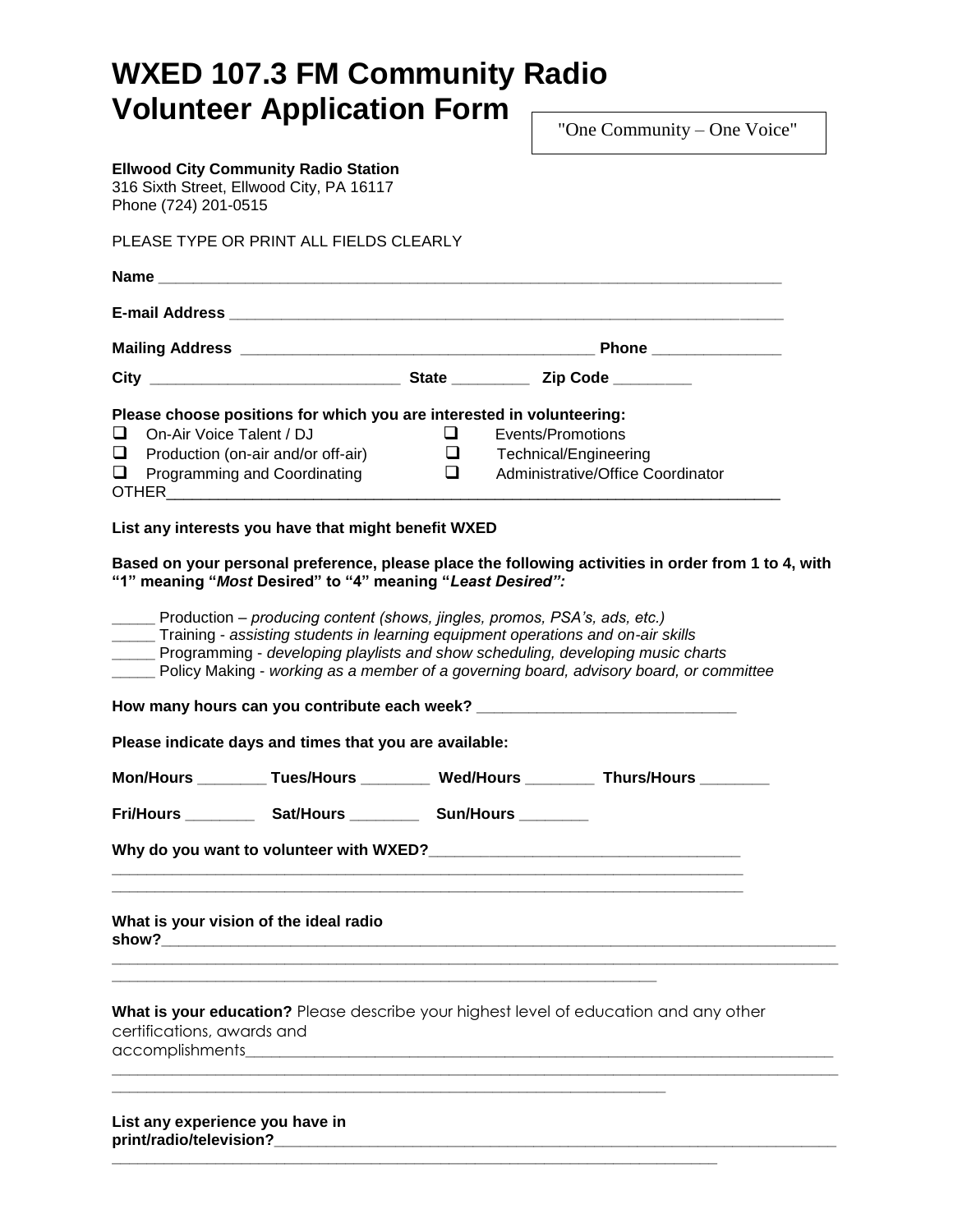## **Please indicate any special skills you have by selecting from the following list.**

## **Art/Design**

- **D** Drawing or Sketching
- $\Box$  Film/Video Production
- **Q** Graphic Design
- **Q** Performing Arts
- **D** Photography

## **Communications**

- $\Box$  Advertising
- $\Box$  Broadcasting
- $\Box$  Public Relations
- **Q** Public Speaking
- **Q** Writing

## **Administrative**

- **Bookkeeping**
- $\Box$  Data Analysis
- $\Box$  Desktop Publishing
- Records Management
- **Q** Word Processing

## **Education/Training**

- $\Box$  Peer Advising
- $\Box$  Skills Training
- $\Box$  Tour Guiding
- $\Box$  Tutoring
- $\Box$  Working with children
- **Technical and Professional**

## **Q** Computer Skills

- **Engineering**
- First Aid/CPR Certification
- **Q** Fundraising
- **Q** Volunteer Management
- Web Page Development

## **Programming**

- **Event Planning**
- **Exent Supervision**
- $\Box$  Program Evaluation

**Other Skills** (please specify) \_\_\_\_\_\_\_\_\_\_\_\_\_\_\_\_\_\_\_\_\_\_\_\_\_\_\_\_\_\_\_\_\_\_\_\_\_\_\_\_\_\_\_\_\_\_\_\_\_\_\_\_

## **How did you learn about this volunteer opportunity?**

- □ Associated Student's publicity or website
- $\Box$  Office of Student Life
- $\Box$  Referred by faculty member
- $\Box$  Referred by staff member
- $\Box$  Referred by another student volunteer
- Other\_\_\_\_\_\_\_\_\_\_\_\_\_\_\_\_\_\_\_\_\_\_\_\_\_\_\_\_\_\_\_\_\_\_\_\_\_\_\_\_\_\_\_\_\_\_\_\_\_\_\_\_\_\_\_\_\_\_\_\_\_\_\_\_\_\_\_\_\_